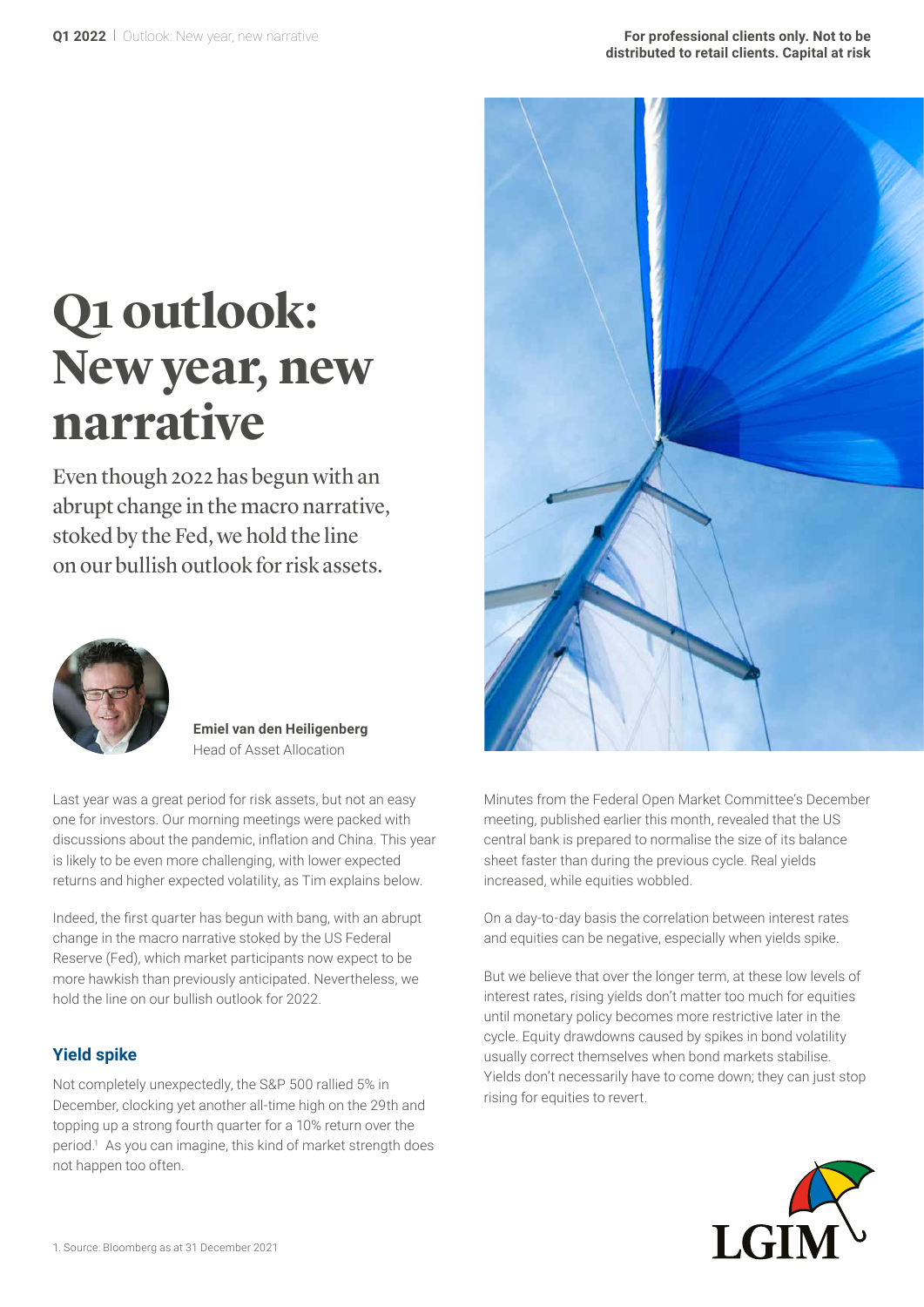#### **Grey swans**

With this in mind, we hold the line on our bullish equity view, detailed by Lars and James below. Tighter monetary policy is to be expected, and our outlook is to some extent priced in, but overall liquidity conditions are still extremely loose.

Our research shows that even a late-cycle view isn't necessarily bad for risk assets as long as recession risk remains very low. Our economists think [12-month recession](https://www.lgimblog.com/categories/markets-and-economics/economics/assessing-the-cycle-beyond-delta/)  [risk](https://www.lgimblog.com/categories/markets-and-economics/economics/assessing-the-cycle-beyond-delta/) will increase only marginally from close to zero at the moment.

And while equities look expensive – not least in the US – with some pundits going as far as to proclaim that markets are in a bubble, I believe [several conditions](https://www.lgimblog.com/categories/markets-and-economics/equities/is-this-a-bubble-or-did-santa-just-come-to-town/) of this phenomenon are not yet met. There is still plenty of money on the side lines, leverage is low, and – although stock-market enthusiasm among retail investors and the media is increasing – we are nowhere near the frenzy we saw in the 1990s.

Meanwhile, we continue to watch out for 'grey swans' fluttering on the horizon. These are events that are possible but not necessarily probable, which could cause market ructions. Examples include a conflagration in the Middle East, triggered by Iran's nuclear ambitions; and another spate of leaks about governments, worsening social tensions and strengthening anti-establishment leaders.

This schematic summarises the combined medium-term and tactical views of LGIM's Asset Allocation team as of 6 December 2021. Asset allocation is subject to change. The midpoint of each row is consistent with a purely strategic allocation to the asset/currency in question. The strength of conviction in our medium-term and tactical views is reflected in the size of the deviation from that mid-point. **The value of an investment and any income taken from it is not guaranteed and can go down as well as up, you may not get back the amount you originally invested.**

| <b>Overview</b>                                                                    |     | <b>Equities</b>                                              |     |
|------------------------------------------------------------------------------------|-----|--------------------------------------------------------------|-----|
| Equities<br>Duration<br>Credit<br>Inflation<br>Real estate                         | . . | US<br>UK<br>Europe<br>Japan<br>Emerging markets              |     |
| <b>Fixed income</b>                                                                |     | <b>Currencies</b>                                            |     |
| Government bonds<br>Investment grade<br>High yield<br>EM USD debt<br>EM local debt |     | US dollar<br>Furo<br>Pound Sterling<br>Japanese Yen<br>FM FX | . . |

 $\begin{bmatrix} 1 & 1 & 1 \\ 1 & 1 & 1 \\ 1 & 1 & 1 \\ 1 & 1 & 1 \end{bmatrix} =$  Strategic allocation

#### **Our key asset class views**

#### **Summary of LGIM's asset allocation core view**

Source: LGIM. Views current as at 12 January 2022. **Forward-looking statements are, by their nature, subject to significant risks and uncertainties and are based on internal forecasts** 

**and assumptions and should not be relied upon.**

**Economic cycle** 

- Bottlenecks to ease as we normalise, but tight labour markets will persist
- Accommodative policy may need to reversed quicker than expected
- Recession risks remain subdued and corporates profits look healthy

We believe central banks will try to keep this process as orderly as possible. The BoE has laid out criteria for both a passive run-off of its portfolio and later active sales. In the US, balancesheet shrinking can contribute to monetary tightening, but it is intended to be conducted in a smooth and predictable way.

#### **Valuations**

- Relative valuations remain a positive factor
- Absolute valuations of equities remain above average, especially in US
- Credit spreads below average and less attractive

#### **Systemic risk**

- Impressive institutional resilience through Covid
- Troubled relationship between US and China persists
- Concerns around house prices, Chinese high yield, EU politics

Lack of clarity on the position in the economic cycle, between mid and late

Overall neutral but relative valuations backdrop has

From the contract of the conduction of the conduction of the conduction of the conduction of the conduction of the conduction of the conduction of the conduction of the conduction of the conduction of the conduction of the Since the start of the pandemic, the combined balance sheets of major developed-market central banks have expanded by nearly \$8 trillion, with dramatic implications for asset prices. Now, as policymakers look to unwind this emergency stimulus, the process will clearly be a key determinant of the market outlook in 2022 and beyond.



improved slightly Political and financial system resilient through COVID-19, but new risks are emerging

# **mean for markets?**

Electronic money-printing on such an enormous scale has facilitated the purchases of a range of assets. And while these have been focused on government bonds, we have also seen buying of corporate bonds, commercial paper and even, in some cases, equities.

That tide of liquidity has washed through financial markets. Debate is raging about the *extent* to which these purchases have suppressed real yields, contained credit spreads, and pushed up equity multiples. But the *direction* is not really in question.

#### **The central bank splurge**

### **The impact of QE**

The stimulatory impact of asset purchases flows through two broad channels. First, by buying such large quantities of government debt, central banks have effectively bankrolled the unprecedented fiscal response to the pandemic, which prevented a protracted slump in economic activity.

That real world channel is complemented by a financial channel: by buying assets, central banks have displaced private sector holders. Investors unwilling to operate with sustained higher cash balances have driven up asset prices as they rebalance their portfolios.

We believe we have now reached the high watermark. The Bank of England (BoE) has signalled that balance sheet reduction will begin when its Bank rate hits 0.50% – a threshold likely to be reached in February. Across the Atlantic, the December FOMC minutes suggested the Fed could move quickly to 'quantitative tightening' as early as mid-year.

In continental Europe, meanwhile, the European Central Bank will probably be slower to adjust, having committed to a programme of asset purchases throughout 2022, but its run rate is steadily tapering off. And even in Japan, the talk about policy normalisation has started.

#### **Smooth and steady**

Once the timing and speed has been determined, this will be on a relatively steady course, in our view, unless the macro environment changes dramatically. Because the maturity of their holdings is so much shorter, we think that unlike the BoE, the Fed will not have to actively sell any of its holdings to reduce their portfolio.

Markets will have to learn to cope without the presence of steady, predictable and price-insensitive buyers.

As the transfer of risk from private to public sectors goes into reverse, it seems reasonable to believe that the price of holding that risk will also have to adjust. This does not mean that the transition from quantitative easing to quantitative tightening marks the market top, but we believe it will probably entail a greater focus on fundamentals and likely heralds an increase in market volatility.

Source: Bloomberg, as at 31 December, 2021





**Christopher Jeffery** Head of Rates & Inflation Strategy



**Tim Drayson** Head of Economics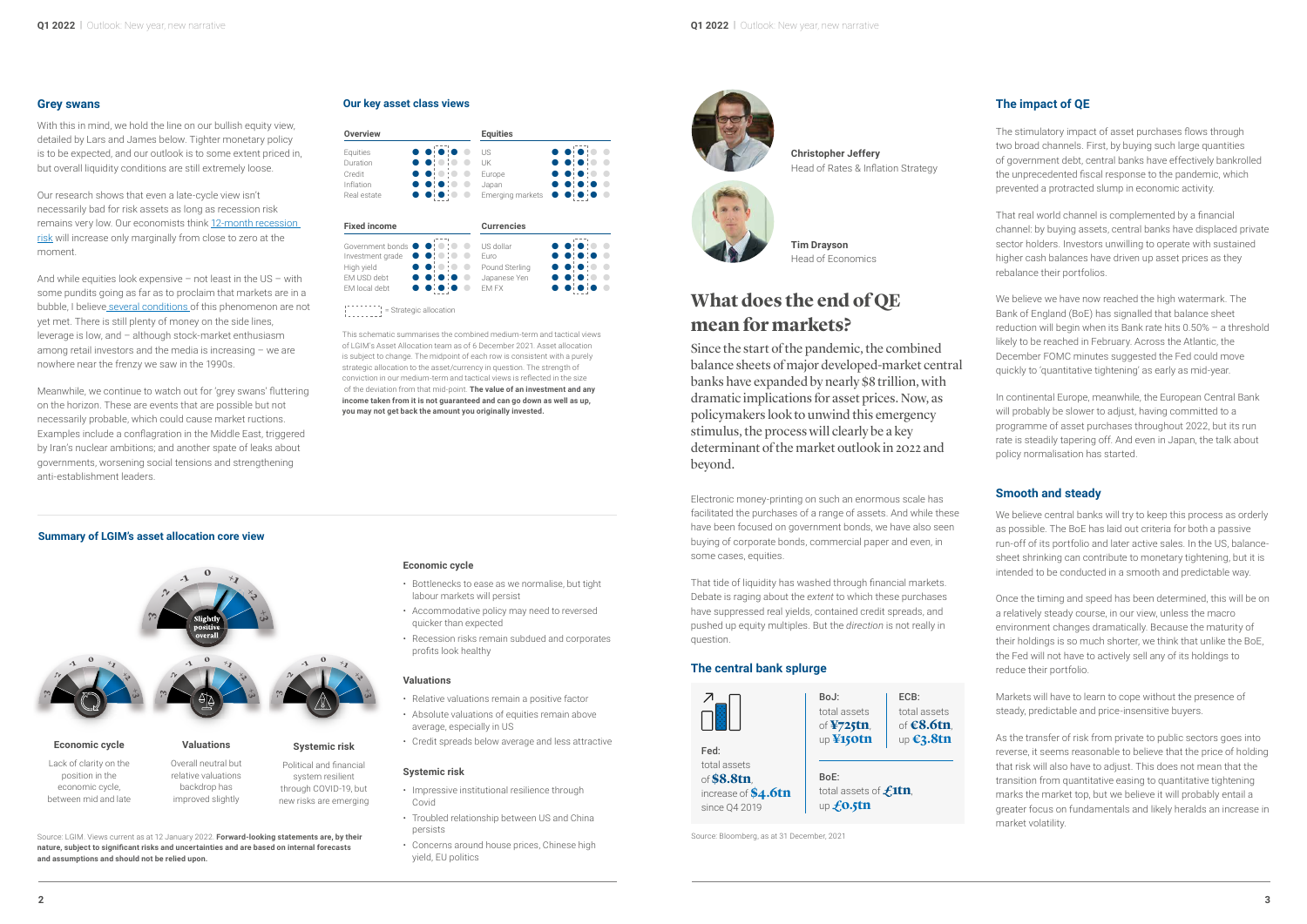## **Slower long-term growth and the outlook for equities**



**James Carrick** Global Economist

That's because advanced economies were growing at an above-trend pace pre-pandemic, with unemployment falling to historical lows. Pay growth was picking up – albeit from depressed levels – thanks to record low inflation expectations. Extrapolating that 2% GDP trend implies even lower rates of unemployment.

> The rate of G7 GDP growth consistent with stable unemployment seems much closer to 1% than 2%, in our view. Trend growth has slowed, primarily as a result of ageing populations. As time progresses, the chasm between these two trends widens further.

There's optimism that adoption of new technologies as a result of COVID-related restrictions can boost potential output. For example, working from home appears to have increased labour market participation of mothers of young children in the UK. But in the near term, the negative effects of early retirement and lack of immigration during the crisis years are bigger drags. This problem is particularly severe in post-Brexit Britain, where the stock of EU migrant workers is much lower than the counterfactual.

The G-7 group of advanced economies grew by 2% between 2017-2019, a number that is often used as a counterfactual to judge how much output can bounce back when economic troubles stemming from COVID-19 end. This means there's a gap of 3.5% between the previous trend and the latest GDP estimate – although, this likely overestimates potential G-7 growth.

#### **How close to full capacity are advanced economies?**

Source: Macrobond, as at 14 January, 2022. **There is no guarantee that any forecasts made will come to pass.**





#### **Fiscal largesse**

While many manufacturing and labour market bottlenecks should ease as societies (and demand for goods vs services) revert towards normal, we worry that we'll still be left with tight labour markets.

Moreover, while memory of and expectations for inflation were depressed before the pandemic, thanks to the sharp fall in energy prices in 2015 and post-financial crisis austerity, we've seen the opposite in recent years. Bottlenecks and fiscal largesse have spurred goods prices to soar, while Europe is experiencing an energy crisis.

Tight labour markets and higher inflation expectations suggest GDP needs to slow to prevent overheating. In the near term, corporate earnings can be supported as firms pass on higher costs. But any wage-price spirals would increase recession risk further out.

#### **Unemployment rates**

### **Pricing power**

What are the equity market implications? In isolation, rising wages and input costs from inflation and bottlenecks clearly weigh on corporate profits. But last year's experience served as a reminder that most companies can cope well in an environment where these costs are driven higher by strong demand. Against such a backdrop, most companies enjoy abundant pricing power, with operating leverage helping profits to rise.



Source: Macrobond, as at 14 January, 2022

As a result, we believe equity investors should remain focused on recession risk, as the timing of the next bear market will most likely be determined by the timing of the next contraction. But the earnings growth generated in the period until that point will be the key determinant of how much further stocks can rise.



**Lars Kreckel** Global Equity Strategist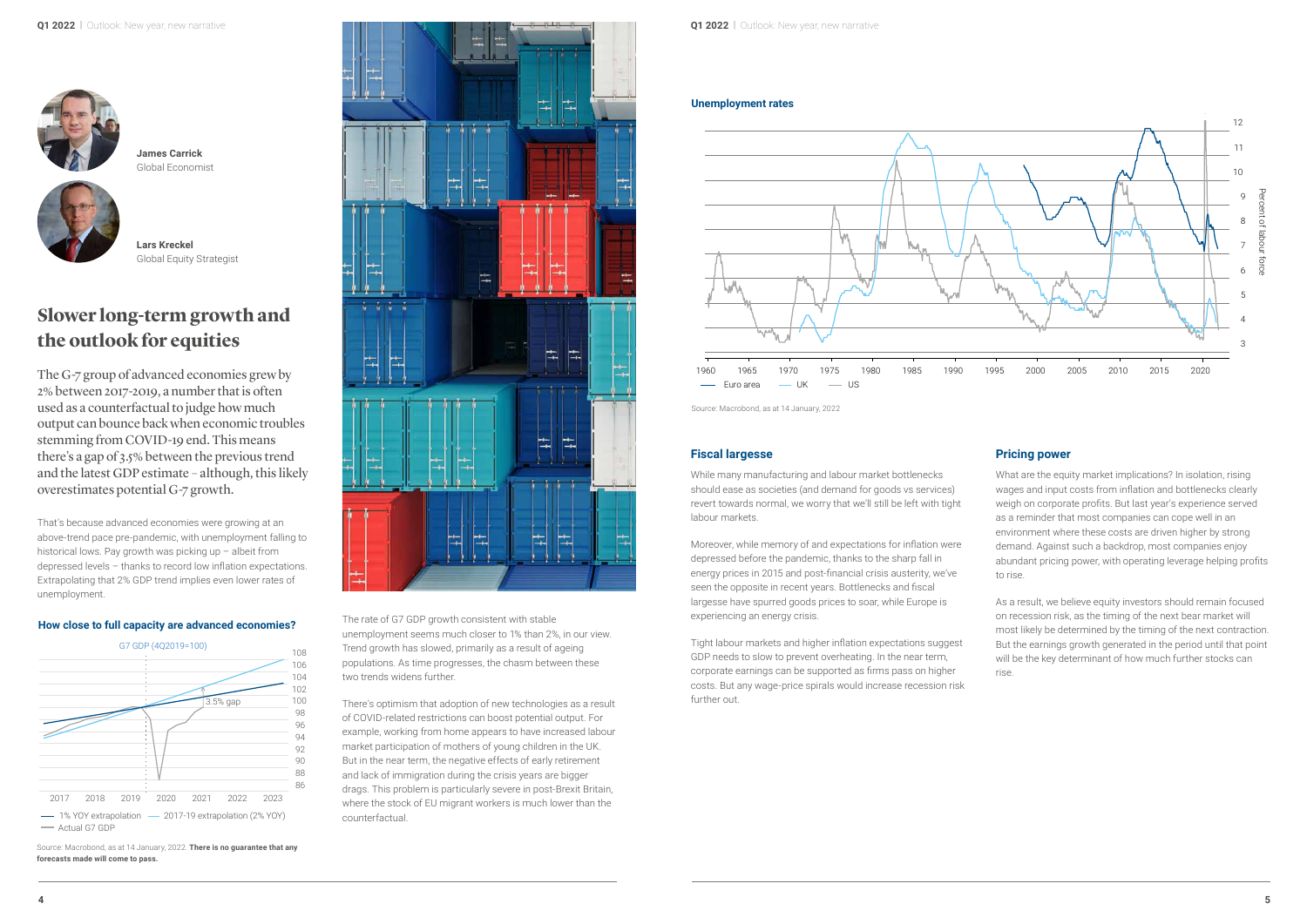





# **The role of commodities in strategic asset allocation**

**Martin Dietz** Head of Diversified Strategies

Good performance in inflationary periods is typically offset by lower long-term return expectations. As a result, the trade-off suggests a small strategic allocation to the asset class is appropriate, for the portfolio diversification benefits.

#### **Back in vogue**

Commodities have drifted in and out of favour among investors. Having grown in popularity during the China-led supercycle in the early 2000s, they fell out of favour in the 2010s. The spike in inflation, and strong commodity performance, has unsurprisingly led to a resurgence in interest.

A key feature of commodity exposure is inflation hedging. Commodities themselves are often a driver of inflation (e.g. oil prices), but they are also real assets. These are physical goods or infrastructure that have an intrinsic value: for commodities this is linked to their use in production or energy generation. The intrinsic value of real assets tends to cause their prices to rise in inflationary periods, maintaining their real value.

Commodity exposure also typically provides diversification across the business cycle. Commodities tend to do well later in business cycle expansions, when demand is strong and commodity producers are bumping up against capacity constraints. The late stage of the business cycle is often associated with central bank tightening and greater uncertainty, when commodities can offer valuable diversification for a multi-asset portfolio.

Commodity investments can provide diversification and hedging benefits against inflation risk, but are far from a panacea for asset allocators.

**Patrick Greene** Strategist

#### **Roll yield and total return**

These helpful hedging and diversification properties are balanced against low return expectations. Commodities do not generate a cashflow or have an associated return premium. In real terms, spot prices for many commodities trend downwards over long time periods, as technology improvements lead to more discoveries and cheaper production.

To be clear, supercycles, like the one seen in the early 2000s, can cause prolonged and significant price gains, but they cannot be relied upon for strategic allocation horizons.

In addition, investors can no longer rely on other sources of commodity returns. When the spot price is above the price of longer-dated contracts (a process known as 'backwardation'), buying the longer-dated contract can generate a roll yield – the price gain from futures contracts converging to the spot price as they approach expiration date.

Historically, backwardation added to commodity returns but over the last ten years this roll yield has been negative: -4.5% p.a. according to the BCOM index, as the chart shows. And while commodity markets are currently in backwardation, this reflects an expected normalisation in energy prices rather than a reversal of structurally negative roll yields. Enhanced commodity strategies might avoid some of this negative return, but not infallibly so.

Taken together, these mixed characteristics inform our view within the Asset Allocation team as to the appropriate exposure to commodities within our portfolios. We believe a small strategic allocation adds the hedging and diversification benefits, without lowering the expected return of the portfolio too much.

**The gap between commodity prices and the returns achieved by investors**

Source: Bloomberg, as at 10 January, 2022. The Bloomberg Commodity (BCOM) index represents a diversified basket of commodity futures. It is weighted to reflect both trading volumes and global commodity production. It includes metals, energy and agricultural commodities with no single commodity accounting for more than 25% of the index. **The value of an investment and any income taken from it is not guaranteed and can go down as well as up, you may not get back the amount you originally invested.**



-Bloomberg Commodity Index Total Return

30/12/2011 30/12/2012 30/12/2013 30/12/2014 30/12/2015 30/12/2016 30/12/2017 30/12/2018 30/12/2019 30/12/2020 30/12/2021

n Bloomberg Commodity Spot Index